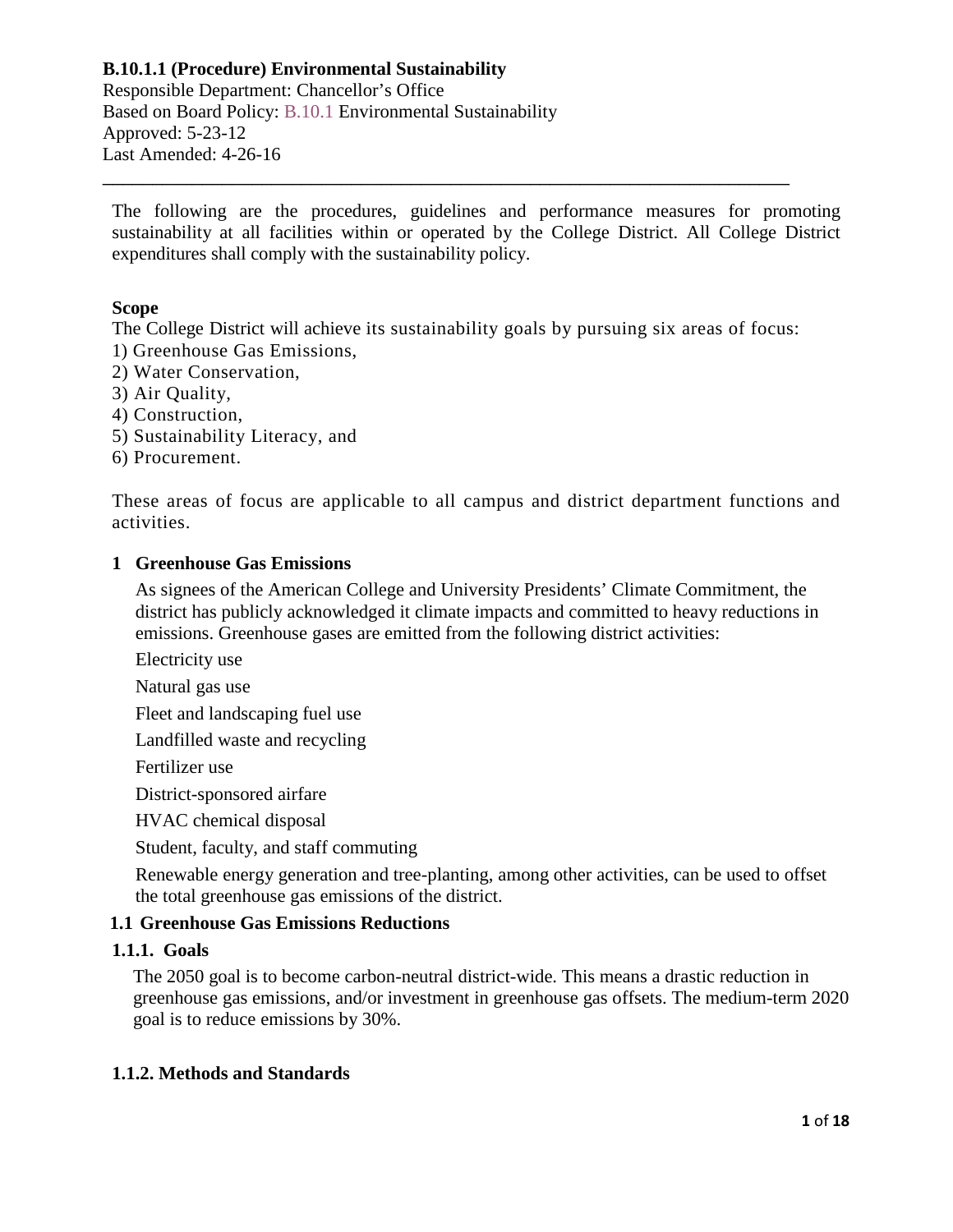Responsible Department: Chancellor's Office Based on Board Policy: B.10.1 Environmental Sustainability Approved: 5-23-12 Last Amended: 4-26-16

Below are a list of methods for achieving greenhouse gas reduction goals. It is at the discretion of the facilities department to prioritize and select the best strategies for greenhouse gas emission reductions on an annual basis. The below methods are existing opportunities for reductions, but as technologies change and new opportunities arise, the existing procedures should not be an obstacle to pursuing better reduction strategies. All below methods are stated with the baseline assumption that building electricity and natural gas sub-metering is complete, and large energy users (HVAC, lighting, etc.) are sub-metered as needed.

\_\_\_\_\_\_\_\_\_\_\_\_\_\_\_\_\_\_\_\_\_\_\_\_\_\_\_\_\_\_\_\_\_\_\_\_\_\_\_\_\_\_\_\_\_\_\_\_\_\_\_\_\_\_\_\_\_\_\_\_\_\_\_\_\_\_\_\_\_

# **Energy (Natural Gas and Electricity)**

Energy efficiency strategies include investment in:

Continuous Commissioning

LED lighting retrofits

PowerSave software installation

Increasing building seal and tightness

Reducing solar heat gain through windows and roofs

Behavioral energy conservation

Reducing unnecessary plug loads

Installing automatic lighting controls

Building use optimization

Replacing inefficient appliances

Energy offset strategies include:

Renewable energy investment

Renewable energy credit purchases

Lease rooftop space for renewable energy

# **Gasoline and Diesel Fuel**

Strategies to reduce fuel burning include:

Telecommuting options

Manual and efficient landscaping equipment

Manual and efficient housekeeping equipment

Electric vehicle and cart purchases

# **Landfilled waste and recycling**

Strategies to reduce landfilled waste and increase recycling include:

Recycling education

Food service area composting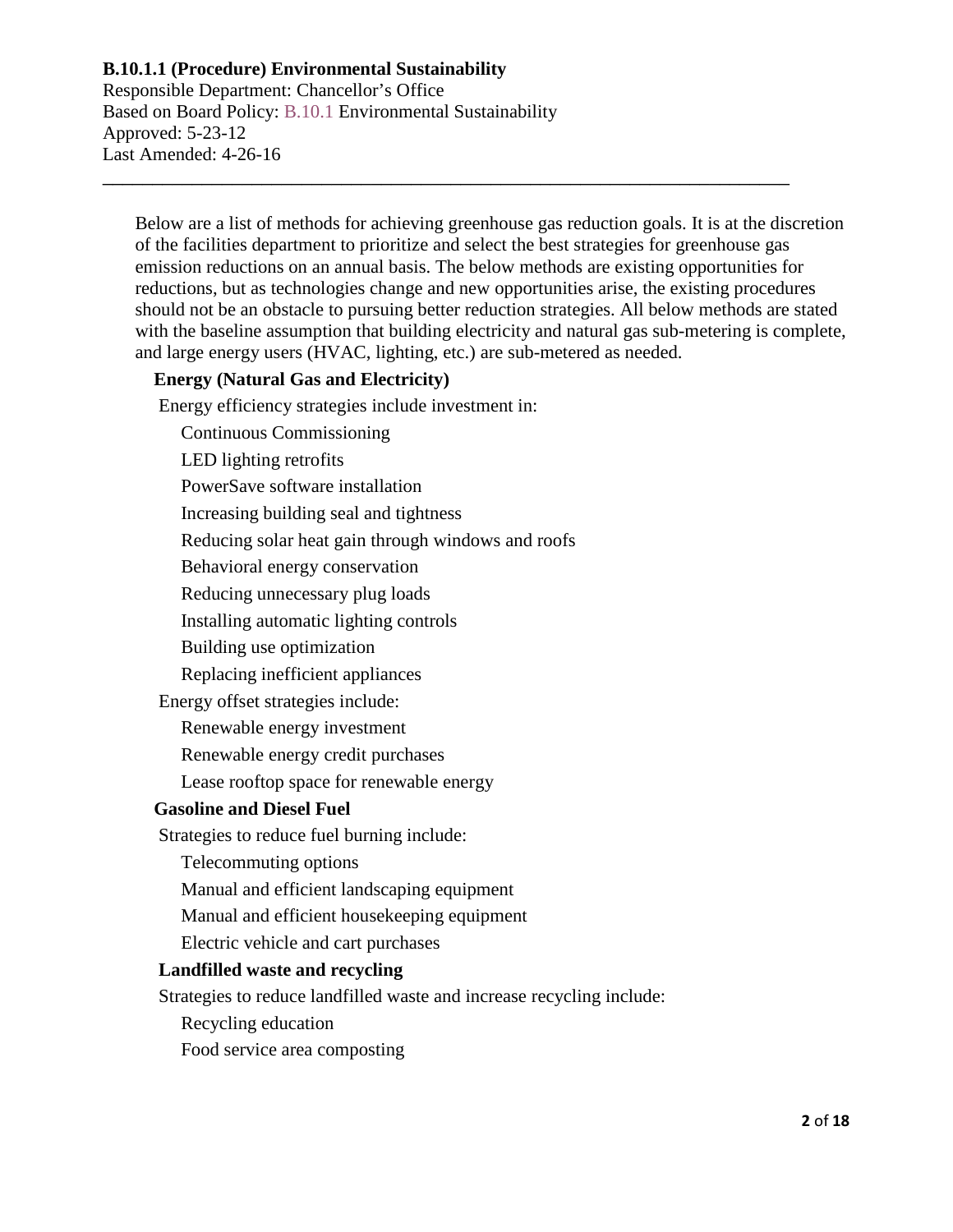Responsible Department: Chancellor's Office Based on Board Policy: B.10.1 Environmental Sustainability Approved: 5-23-12 Last Amended: 4-26-16

Inventive reuse

Procurement restrictions

Increased recycling bin deployment

Composting and mulching 100% of plant debris and grass clippings

\_\_\_\_\_\_\_\_\_\_\_\_\_\_\_\_\_\_\_\_\_\_\_\_\_\_\_\_\_\_\_\_\_\_\_\_\_\_\_\_\_\_\_\_\_\_\_\_\_\_\_\_\_\_\_\_\_\_\_\_\_\_\_\_\_\_\_\_\_

#### **Fertilizer use**

Strategies to reduce added fertilizing include:

Planting hardy, native plants

Planting nitrogen-producing plants

Monitor fertilizer run-off and adjusting accordingly

Using nutrient-rich recycled water for irrigation

Composting and mulching 100% of plant debris and grass clippings

#### **District-sponsored airfare**

Strategies to reduce airfare include:

Budget diversion for other matters

Increased telecommuting software deployment

Stringent event requirements for funding

#### **HVAC chemical disposal**

Strategies to reduce HVAC chemical leaks and disposal include:

Improved maintenance monitoring

Reducing cooling rates

Minimizing cooling chemical need and use

#### **Student, faculty, and staff commuting**

Strategies for decreasing the greenhouse gas emissions of commuting to and from district facilities include:

Education and promotion of alternative transportation

VIA pass discounts and guidance

Disincentives for parking on campus

Bike routes and racks

Pedestrian connections between campus areas and transportation hubs

Carpool/vanpool initiatives

Shade typical idling zones

Install (free) electric vehicle charging stations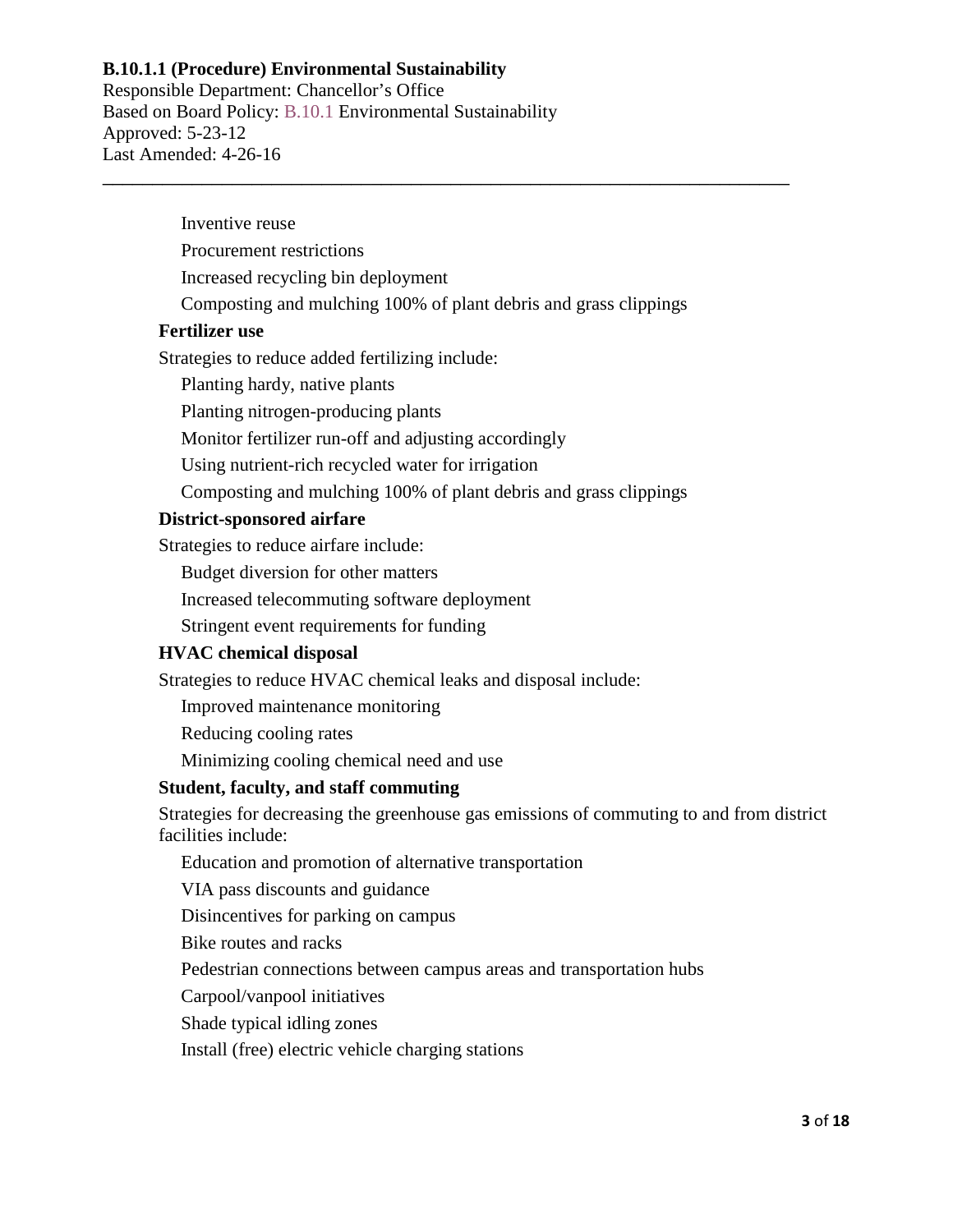Responsible Department: Chancellor's Office Based on Board Policy: B.10.1 Environmental Sustainability Approved: 5-23-12 Last Amended: 4-26-16

> Allocate prime parking spaces to electric/low emission/hybrid vehicles Shade electric/low emission/hybrid parking spaces

\_\_\_\_\_\_\_\_\_\_\_\_\_\_\_\_\_\_\_\_\_\_\_\_\_\_\_\_\_\_\_\_\_\_\_\_\_\_\_\_\_\_\_\_\_\_\_\_\_\_\_\_\_\_\_\_\_\_\_\_\_\_\_\_\_\_\_\_\_

#### **1.1.3. Performance Measures**

Performance will be measured by total tons of campus  $CO<sub>2</sub>$ -equivalent emissions compared to total 2012 greenhouse gas emissions, as reported to Second Nature. 2012 baseline are listed below:

| San Antonio College        | 30802 |
|----------------------------|-------|
| St. Philip's College       | 20835 |
| Palo Alto College          | 13419 |
| Northwest Vista College    | 19878 |
| Northeast Lakeview College | 10833 |
| District*                  | 4735  |

\*The district baseline is established from 2013 data, the most recent complete body of data available.

Emissions data from contractors, including fleet fuel use, fertilizer use, landscaping fuel use, and HVAC disposal and replacement will be required by the District to be provided to the District.

#### **2 Water**

In an effort to minimize the use of precious water resources, the College District is committed to the reduction of water consumption for all uses, including irrigation and domestic purposes. The College District is also committed to sustainable landscaping and grounds design, and maintenance practices that promote the use of drought tolerant, fire safe, and native vegetation types.

# **2.1 Domestic Water Use Reduction**

# **2.1.1. Goals**

The College District has a 30% water reduction goal by 2020, and 70% domestic water reduction goal by 2050.

# **2.1.2. Methods and Standards**

This procedure will require a combination of both the efficient use of water and alternative water resource use outside of domestic water use. Strategies to achieve this are listed in the sections below. It is at the discretion of the facilities department to prioritize and select the best strategies for water conservation on an annual basis. The below methods are existing opportunities for water efficiency, but as technologies change and new opportunities arise, the existing procedures should not be an obstacle to pursuing better strategies. All below methods are stated with the baseline assumption that building and irrigation sub-metering is complete, in addition to other large water users, as needed.

# **Water Conservation**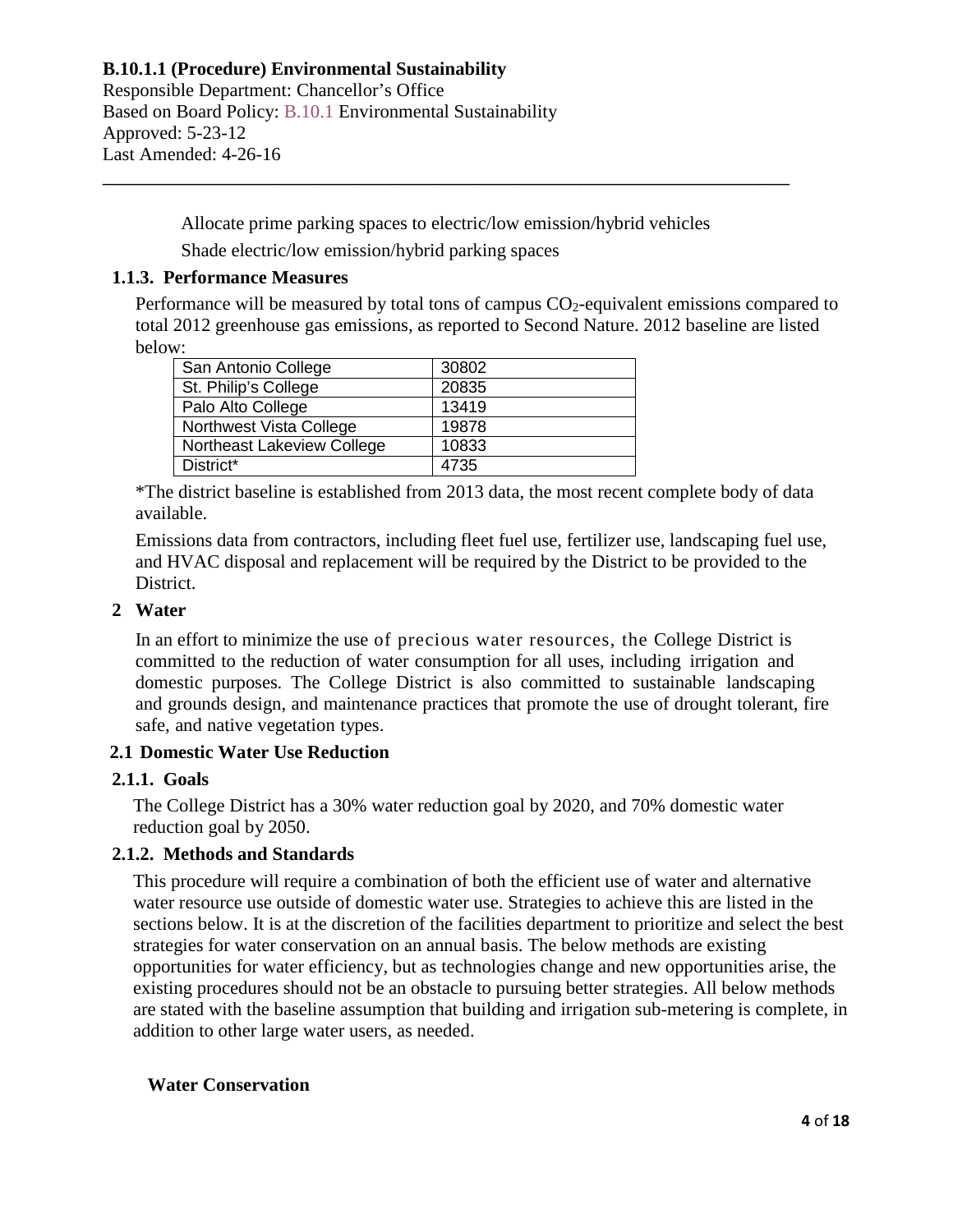Responsible Department: Chancellor's Office Based on Board Policy: B.10.1 Environmental Sustainability Approved: 5-23-12 Last Amended: 4-26-16

Water fixture retrofits

Real-time water monitoring for leaks and maintenance

\_\_\_\_\_\_\_\_\_\_\_\_\_\_\_\_\_\_\_\_\_\_\_\_\_\_\_\_\_\_\_\_\_\_\_\_\_\_\_\_\_\_\_\_\_\_\_\_\_\_\_\_\_\_\_\_\_\_\_\_\_\_\_\_\_\_\_\_\_

Irrigation automatic controls

Native and drought-tolerant landscaping plants

Minimizing irrigated land

Fixture timers

Reduce HVAC load

#### **Alternative Resources**

HVAC condensate collection

Recycled water use

In-house water reuse

Rainwater catchment

#### **2.1.3. Performance Measures**

Water resource conservation will be measured by district total yearly water consumption. The 2012 baseline is reported below in thousands of gallons:

| San Antonio College            | 388,390   |
|--------------------------------|-----------|
| St. Philip's College           | 276,949   |
| Palo Alto College              | 251,706   |
| <b>Northwest Vista College</b> | 256,441   |
| Northeast Lakeview College     | 137,900   |
| <b>District</b>                | 516       |
| Total                          | 1,311,902 |

# **3 Air Quality**

The City of San Antonio is facing probable non-compliance by the Environmental Protection Agency regarding the region's poor air quality. The American Lung Association has given San Antonio a grade of "F" for its air quality. Research has indicated that contaminated air causes multiple health problems, including asthma and diminished lung capacity. The College District is dedicated to preserving a safe and healthy learning environment for students despite this, and will actively monitor and ensure that it is not contributing to indoor or outdoor air quality issues.

# **3.1 Multi-Variable Indoor Air Quality Monitoring**

# **3.1.1. Goals**

All densely occupied space must be equipped with occupant-level indoor air quality monitors

by 2050. These monitors will track VOCs, carbon dioxide, humidity, and temperature levels (LEED v4 Thermal Comfort and Enhanced Indoor Air Quality Strategies credits).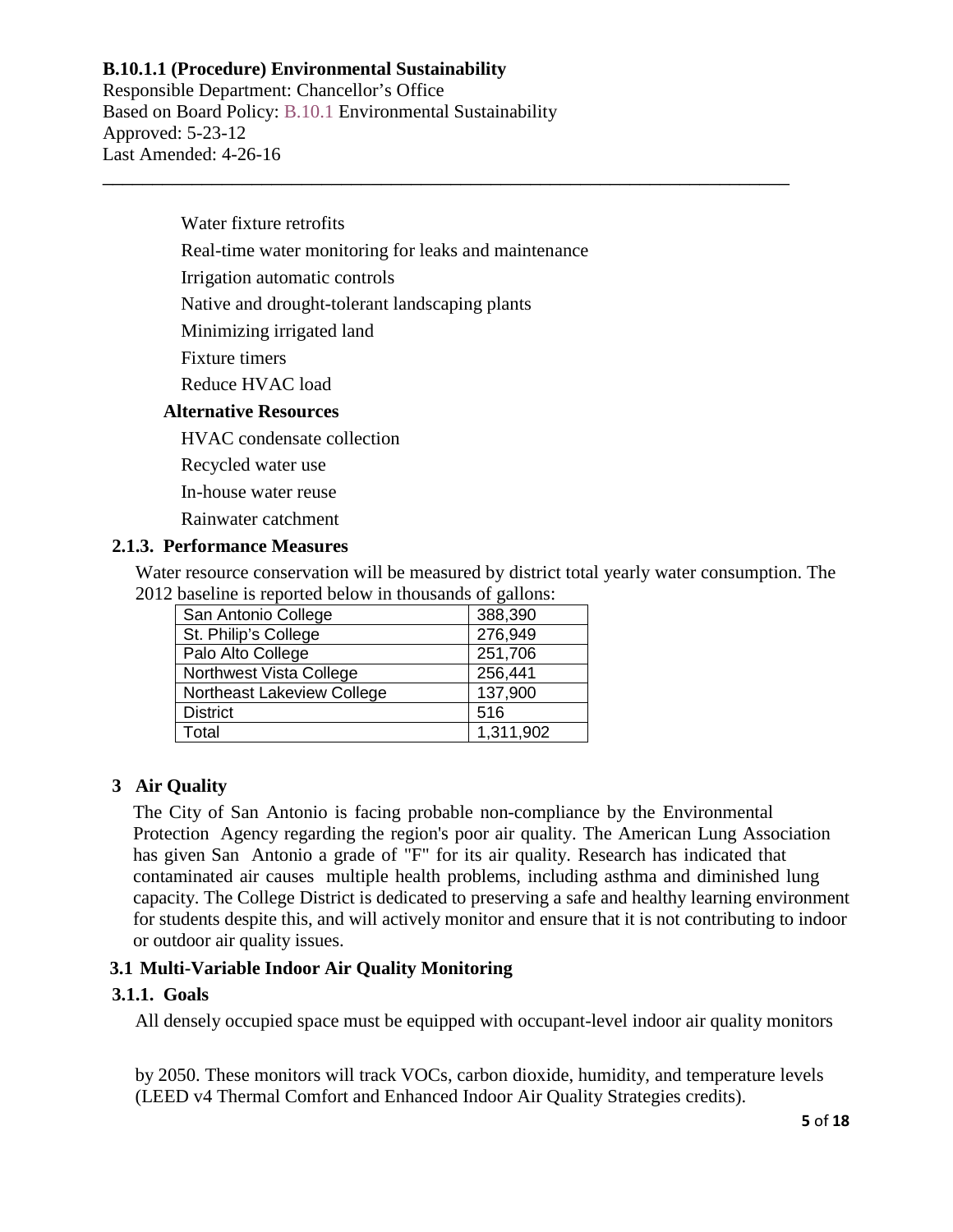Responsible Department: Chancellor's Office Based on Board Policy: B.10.1 Environmental Sustainability Approved: 5-23-12 Last Amended: 4-26-16

Using existing duct-level thermal monitoring, mold conditions will be adjusted within one week of identification.

\_\_\_\_\_\_\_\_\_\_\_\_\_\_\_\_\_\_\_\_\_\_\_\_\_\_\_\_\_\_\_\_\_\_\_\_\_\_\_\_\_\_\_\_\_\_\_\_\_\_\_\_\_\_\_\_\_\_\_\_\_\_\_\_\_\_\_\_\_

# **3.1.2. Methods and Standards**

On a rolling basis, occupant air quality sensors will be installed in a prioritized manner. Specifically, LEED-EB buildings needing to install monitoring will select devices that measure VOCs. Older buildings that have previously had mold or high potential (determined by age, previous issues, etc.) for air quality issues will also be the first to install.

Alerts will be set that indicate conditions conducive to mold that flag areas in BAC.

#### **3.1.3. Performance Measures**

Success will be measured based on the number of completed installations each year. The optimal average annual installation is 10 sensors per year.

Mold control will be measured with existing relative humidity and temperature monitoring systems located at the duct level.

Reductions in mold-inducing relative humidity level incidents will be monitored. The percent of incidents with proper adjustments and follow up in one week will be a success indicator.

#### **3.2 Indoor Air Quality Optimization**

#### **3.2.1. Goals**

Alamo Colleges will eliminate 100% of its direct controllable impacts on indoor air quality due to cleaning and pest control practices by 2025.

The goals of indoor air quality optimization entail the active reduction of indoor formaldehyde to less than .05ppm, and maintenance of less than  $1,000$ ppm  $CO<sub>2</sub>$  less than 1ppm VOCs, and less than 3ppm CO (in accordance with IAQ Index). In order to achieve this, Alamo Colleges will achieve 100% compliance with the following specifications by 2025:

**Use a minimum of 75% (by cost) low-VOC, environmentally-safe cleaning products** (LEED v4 Green Cleaning Products and Materials)

**Hire contractors based on their APPA Custodial Staffing Guidelines score** (Level 3 or better)

**Restrict office air fresheners and replace restroom fresheners with essential oil-based products**

**Specify integrated pest management practices in 100% of pest management contracts** (LEED v4 Integrated Pest Management)

#### **3.2.2. Methods and Standards**

It is at the discretion of the facilities department to prioritize and select the best strategies for increased indoor air quality on an annual basis.

As LEED-EB certifications are pursued, learned economical practices must be integrated as contract amendments to pest management, housekeeping, and landscaping vendors districtwide.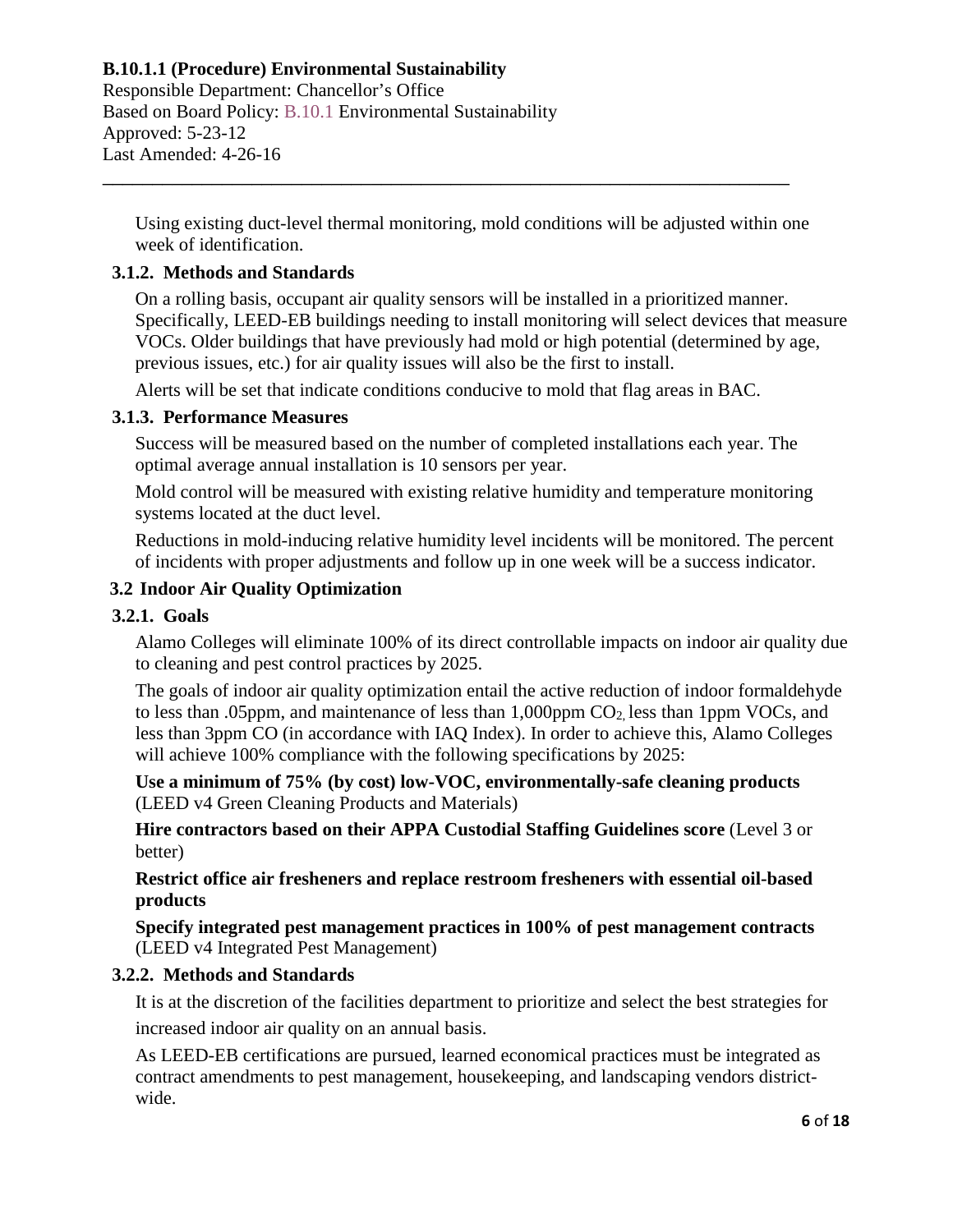Responsible Department: Chancellor's Office Based on Board Policy: B.10.1 Environmental Sustainability Approved: 5-23-12 Last Amended: 4-26-16

Indoor air quality will be measured based on occupant complaints. Complaint responses must measure formaldehyde, CO2, VOCs, and CO, in addition to mold spores and mold variables.

#### **3.2.3. Performance Measures**

Success is measured by the per campus annual compliance of pest management, and housekeeping vendor contracts to LEED v4 credits.

\_\_\_\_\_\_\_\_\_\_\_\_\_\_\_\_\_\_\_\_\_\_\_\_\_\_\_\_\_\_\_\_\_\_\_\_\_\_\_\_\_\_\_\_\_\_\_\_\_\_\_\_\_\_\_\_\_\_\_\_\_\_\_\_\_\_\_\_\_

Reductions in occupant air quality complaints will be monitored. Compliance, as indicated by specified chemical levels provided in the table below (IAQ Index), will be tested when air quality testing is necessary. Air quality will be rated by its chemical levels and the number of compliant tests will be a success indicator.

The percent of incidents with proper measurement and follow up will be a success indicator.

| Category          | <b>CO</b><br><b>PPM</b> | CO <sub>2</sub><br><b>PPM</b> | <b>VOCs</b><br><b>PPM</b> | <b>RADON</b><br>pCi/L | <b>FORMALDEHYDE</b><br>ppm | <b>MOLDS</b>                                                             |
|-------------------|-------------------------|-------------------------------|---------------------------|-----------------------|----------------------------|--------------------------------------------------------------------------|
| <b>Compliance</b> | $<$ 3                   | < 1,000                       | $<$ 1                     | <4.0                  | $-.05$                     | "Normal" spore types and levels                                          |
| <b>Marginal</b>   | $3 - 9$                 | 1000-<1,200                   | $1 - 10$                  |                       | $.05 - 1$                  | Elevated levels common molds                                             |
| Poor              | $9 - 25$                | 1,200-5,000                   | >10                       | $4.0+$                | $.1 - 3$                   | Elevated levels of hydrophilic molds<br>(Stachybotrys, Chaetomium, etc.) |
| Toxic             | >25                     | >5,000                        |                           |                       | .3+                        |                                                                          |

# **3.3 Outdoor Air Quality Impact Reduction**

# **3.3.1. Goals**

Alamo Colleges will eliminate 100% of its direct controllable impacts on outside air quality by compliance with the following specifications by 2025. Outdoor air quality strategies include:

# **Reducing indoor air pollution, as outlined in 3.2.1.**

Annual 5 tree planting and continued wild space preservation (CO<sub>2</sub> offset of approximately 1 ton over 20 years)

**Restricting idling on-campus and incentivizing compliance with loading and pick-up area shading; active ticketing for idling**

**Switch existing landscaping equipment to 100% hand-held, non-motorized and/or alternative-fuel powered equipment**

**100% of new landscaping equipment must be hand-held, non-motorized and/or alternative-fuel powered equipment** (LEED v4 Site management credit)

**Specify integrated pest management practices in 100% of pest management contracts** (LEED v4 Integrated Pest Management)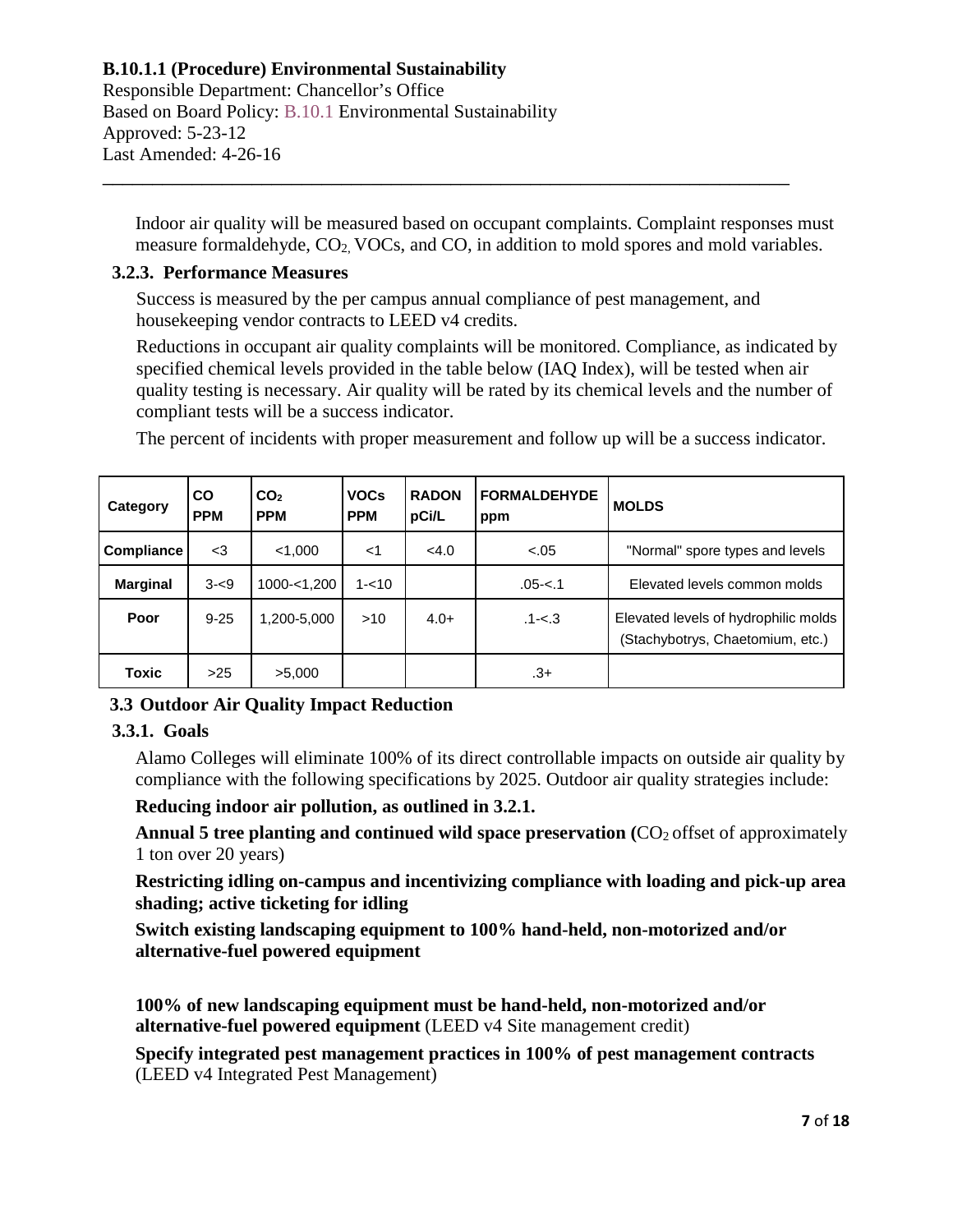Responsible Department: Chancellor's Office Based on Board Policy: B.10.1 Environmental Sustainability Approved: 5-23-12 Last Amended: 4-26-16

#### **3.3.2. Methods and Standards**

It is at the discretion of the facilities department to prioritize and select the best strategies for increased outdoor air quality on an annual basis.

\_\_\_\_\_\_\_\_\_\_\_\_\_\_\_\_\_\_\_\_\_\_\_\_\_\_\_\_\_\_\_\_\_\_\_\_\_\_\_\_\_\_\_\_\_\_\_\_\_\_\_\_\_\_\_\_\_\_\_\_\_\_\_\_\_\_\_\_\_

As LEED-EB certifications are pursued, learned economical practices must be integrated as contract amendments to pest management, housekeeping, and landscaping vendors districtwide.

As equipment fails and needs replacement, the district will invest in low-emission equipment on a rolling basis.

#### **3.3.3. Performance Measures**

Success is measured by the per campus annual compliance of pest management, and housekeeping vendor contracts to LEED v4 credits.

# **4 Construction**

Buildings constitute almost half of the country's energy use. They are also the environment that the District provides for its students, staff, and faculty. In order to optimize the environment that the District provides for its community, minimize maintenance and operations costs, and reduce the environmental impact of district buildings in an economic manner, it is imperative that building construction and design incorporates sustainability from the beginning. The following procedures detail how the District must approach this in three different new construction categories.

# **4.1 New Construction**

# **4.1.1. Goals**

All new construction is built to achieve a LEED-NC (New Construction) Silver rating or higher.

# **4.1.2. Methods and Standards**

At the time of new construction approval, the design process must begin with the inclusion of a minimum LEED-Silver rating. LEED-Silver rating certification levels average premiums on total construction cost at 0-4% in the U.S. Due to potential learning curves that still exist in San Antonio, the District will not accept a cost of more than 4% than the total construction cost for a LEED-Silver level certified building.

A life cycle cost comparison between a conventional building design with applicable energy code specifications to a LEED building design will be used to determine expected return on investment and payback of LEED on a project-by-project basis.

If the projected payback period via reduced maintenance and operating costs is more than 10 years, the project will not pursue LEED-Silver. If the projected payback is less than 5 years, this assumption will be used on future budget decisions on similar project types at the same level of LEED.

Because the ambitious nature of LEED Platinum level buildings maintain higher premiums for this rating, a life cycle cost analysis will be produced to determine whether or not the building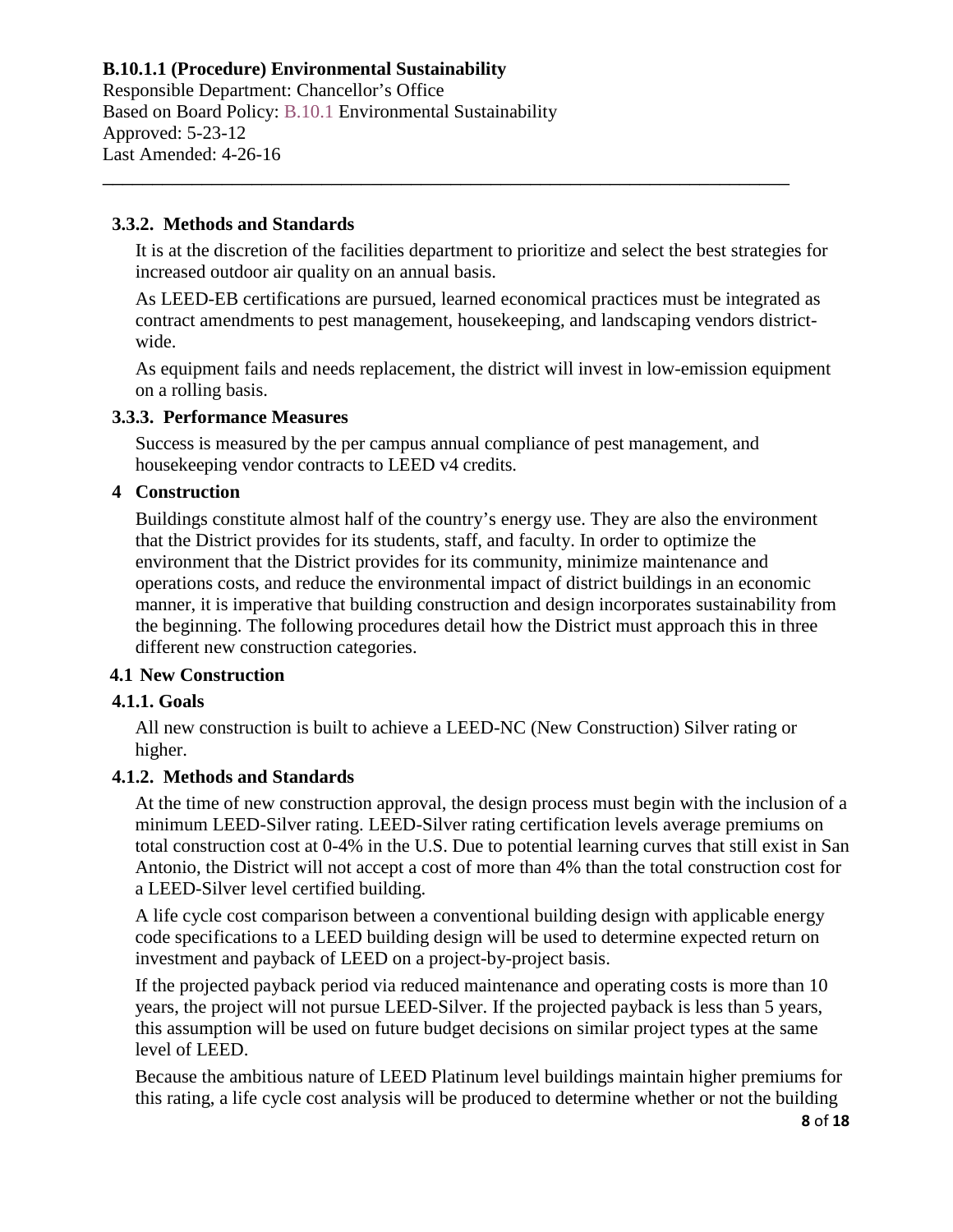Responsible Department: Chancellor's Office Based on Board Policy: B.10.1 Environmental Sustainability Approved: 5-23-12 Last Amended: 4-26-16

will be LEED Platinum.

The life cycle cost analysis will be used to determine expected return on investment and payback.

\_\_\_\_\_\_\_\_\_\_\_\_\_\_\_\_\_\_\_\_\_\_\_\_\_\_\_\_\_\_\_\_\_\_\_\_\_\_\_\_\_\_\_\_\_\_\_\_\_\_\_\_\_\_\_\_\_\_\_\_\_\_\_\_\_\_\_\_\_

If the projected payback period via reduced maintenance and operating costs is more than 7 years, the project will not pursue LEED Platinum, and instead pursue a lower rating at a premium no higher than 4% total building construction cost.

The project manager of any new construction project that does not pursue LEED, or pursues a lower LEED rating (gold or certified) must submit an application for exception to the board, detailing practical, economical, or other reasons for this exception.

#### **4.1.3. Performance Measures**

Success will be measured by the number life cycle cost analyses that are successfully completed on new construction projects, and their successful impact on the final building design.

Performance analyses will be completed within 2 years after occupancy to ensure actual performance aligns with modeled performance.

# **4.2 Additions**

# **4.2.1. Goals**

All new additions will be healthy, energy- and water-efficient structures which minimize environmental harm and have lower life cycle costs than a conventionally-built addition.

#### **4.2.2. Methods and Standards**

There is an option to pursue LEED-NC based on potential operations cost savings and budget allowance. In the case that LEED certification is not pursued, each addition project must still follow the LEED-NC v4 prerequisites and credits below:

**Outdoor water use reduction (Prerequisite)** Reduce the project's landscape water requirement by at least 30% from the calculated baseline for the site's peak watering month.

**Indoor water use reduction (Prerequisite)** All newly installed toilets, urinals, private lavatory faucets, and showerheads that are eligible for labeling must be WaterSense labeled

**Building-level water metering (Prerequisite)** Install permanent water meters that measure the total potable water use for the building and associated grounds. Meter data must be compiled into monthly and annual summaries; meter readings can be manual or automated.

**Fundamental commissioning and verification (Prerequisite)** Complete commissioning (Cx) process activities for mechanical, electrical, plumbing, and renewable energy systems and assemblies, in accordance with ASHRAE Guideline 0-2005 and ASHRAE Guideline 1.1–2007 for HVAC&R Systems, as they relate to energy, water, indoor environmental quality, and durability.

**Minimum energy performance (Prerequisite)** Demonstrate an improvement of 5% for new construction, 3% for major renovations, or 2% for core and shell projects in the proposed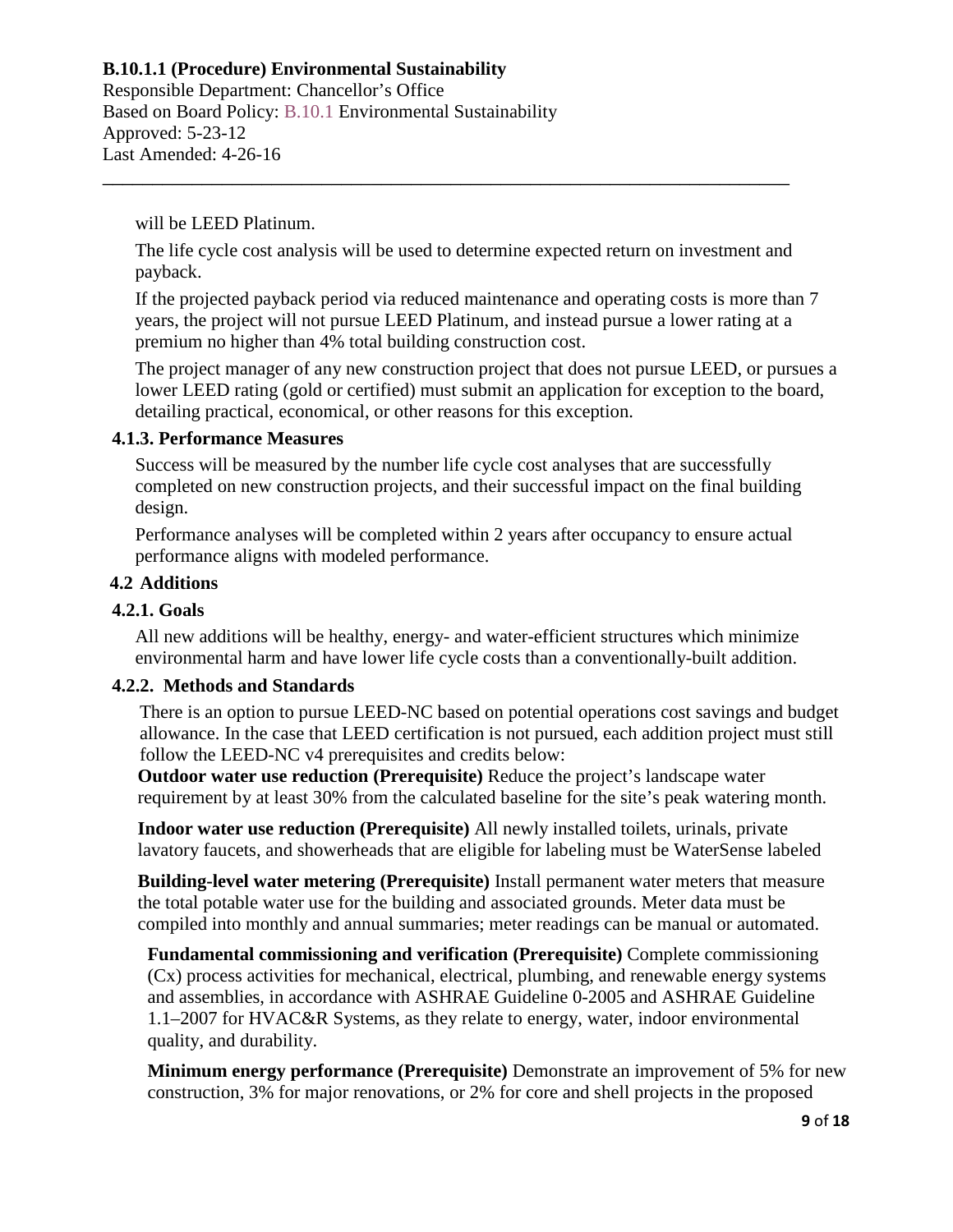Responsible Department: Chancellor's Office Based on Board Policy: B.10.1 Environmental Sustainability Approved: 5-23-12 Last Amended: 4-26-16

building performance rating compared with the baseline building performance rating.

\_\_\_\_\_\_\_\_\_\_\_\_\_\_\_\_\_\_\_\_\_\_\_\_\_\_\_\_\_\_\_\_\_\_\_\_\_\_\_\_\_\_\_\_\_\_\_\_\_\_\_\_\_\_\_\_\_\_\_\_\_\_\_\_\_\_\_\_\_

**Building-level energy metering (Prerequisite)** Install new or use existing building-level energy meters, or sub-meters that can be aggregated to provide building-level data representing total building energy consumption (electricity, natural gas, chilled water, steam, fuel oil, propane, biomass, etc).

**Fundamental refrigerant management (Prerequisite)** Do not use chlorofluorocarbon (CFC)-based refrigerants in new heating, ventilating, air-conditioning, and refrigeration (HVAC&R) systems. When reusing existing HVAC&R equipment, complete a comprehensive CFC phase-out conversion before project completion.

**Storage and collection of recyclables (Prerequisite)** Provide dedicated areas accessible to waste haulers and building occupants for the collection and storage of recyclable materials for the entire building.

**Construction indoor air quality management plan (Prerequisite)** Develop and implement an indoor air quality (IAQ) management plan for the construction and preoccupancy phases of the building.

**Construction activity pollution prevention (Prerequisite)** Create and implement an erosion and sedimentation control plan for all construction activities associated with the project.

**Quality Views** Achieve a direct line of sight to the outdoors via vision glazing for 75% of all regularly occupied floor area.

**Minimum indoor air quality performance** Meet the requirements for both ventilation and monitoring as specified: http://www.usgbc.org/node/2612594?return=/credits/newconstruction/v4/indoor-environmental-quality.

**Low-Emitting Materials** Achieve the threshold level of compliance with emissions and content standards listed on**:** http://www.usgbc.org/node/2614095?return=/credits/newconstruction/v4/indoor-environmental-quality.

**Integrative Process** Beginning in pre-design and continuing throughout the design phases, identify and use opportunities to achieve synergies across disciplines and building energy and water systems. Use the analyses to inform the owner's project requirements (OPR), basis of design (BOD), design documents, and construction documents.

**Heat Island Reduction** Use roofing materials that have an SRI equal to or greater than the values that can be calculated using the USGBC formula for the high-reflectance area to paved area ratio.

# **4.2.3. Performance Measures**

Compliance will be measured on the number complete life cycle cost analyses that are successfully completed on addition projects, and their successful impact on the final building design.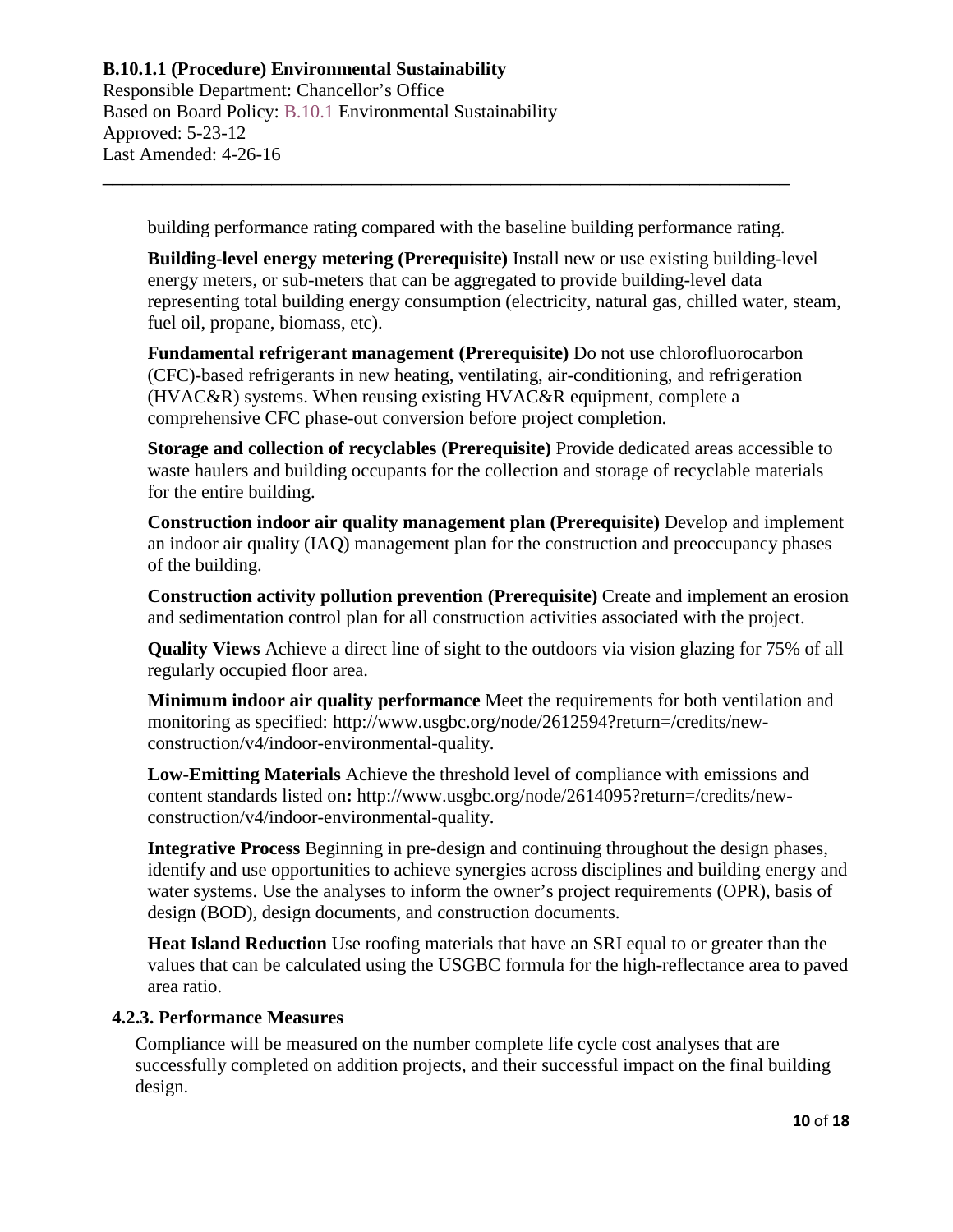Responsible Department: Chancellor's Office Based on Board Policy: B.10.1 Environmental Sustainability Approved: 5-23-12 Last Amended: 4-26-16

Success will be based on the number of LEED-NC certifications out of total addition projects. Alternative compliance will be based on the number of the minimum LEED NC credits and prerequisites that are specified to architect and engineering teams.

\_\_\_\_\_\_\_\_\_\_\_\_\_\_\_\_\_\_\_\_\_\_\_\_\_\_\_\_\_\_\_\_\_\_\_\_\_\_\_\_\_\_\_\_\_\_\_\_\_\_\_\_\_\_\_\_\_\_\_\_\_\_\_\_\_\_\_\_\_

# **4.3 Renovations**

#### **4.3.1. Goals**

College District renovations of structures will achieve a LEED-EB (Existing Building) rating of Silver. This includes, but is not limited to, floor replacement, upgrade, and redesign project areas greater than 10,000 square feet. All substantial and "gut rehab" projects will follow the LEED-NC rating system, as specified in section 4.1 New Construction.

# **4.3.2. Methods and Standards**

Methods, materials, and systems for meeting the LEED-EB rating system of Silver or higher will be required specifications of the architect.

Final LEED-EB certification will be determined by calculated potential energy and water savings. Return on investment will be calculated and if the building where the project is located does not have a potential to save annually at least 15% domestic water and 15% total energy, the LEED option will not be pursued.

In the case that LEED certification is not pursued, each addition project must still follow the LEED-EB v4 prerequisites and credits below:

**Purchasing - facility maintenance and renovation** Purchase at least 50%, by cost, of the total maintenance and renovation materials that meet at least the VOC content criteria. Thermal and acoustic insulation, flooring materials and finishes, ceiling materials and finishes, and wall materials and finishes must either be inherently non-emitting or be tested and determined compliant in accordance with California Department of Public Health Standard Method V1.1–2010, using the applicable exposure scenario.

**Building-level water metering** Have permanently installed water meters that measure the total potable water use for the building and associated grounds.

**Building-level energy metering** Install new or use existing building-level energy meters or sub-meters that can be aggregated to provide building-level data representing total building energy consumption (electricity, natural gas, chilled water, steam, fuel oil, propane, etc).

**Existing building commissioning—analysis** Either develop an existing building commissioning plan to effectively inventory and evaluate specific opportunities within the systems being analyzed. Or develop an energy audit plan following the requirements of ASHRAE Level 2, Energy Survey and Analysis, to evaluate efficiency opportunities

**Energy efficiency best management practices** Conduct an energy audit that meets both the requirements of the ASHRAE preliminary energy use analysis and an ASHRAE Level 1 walk-through assessment identified in the ASHRAE Procedures for Commercial Building Energy Audits or equivalent. Prepare and maintain a current facilities requirements and operations and maintenance plan that contains the information necessary to operate the building efficiently.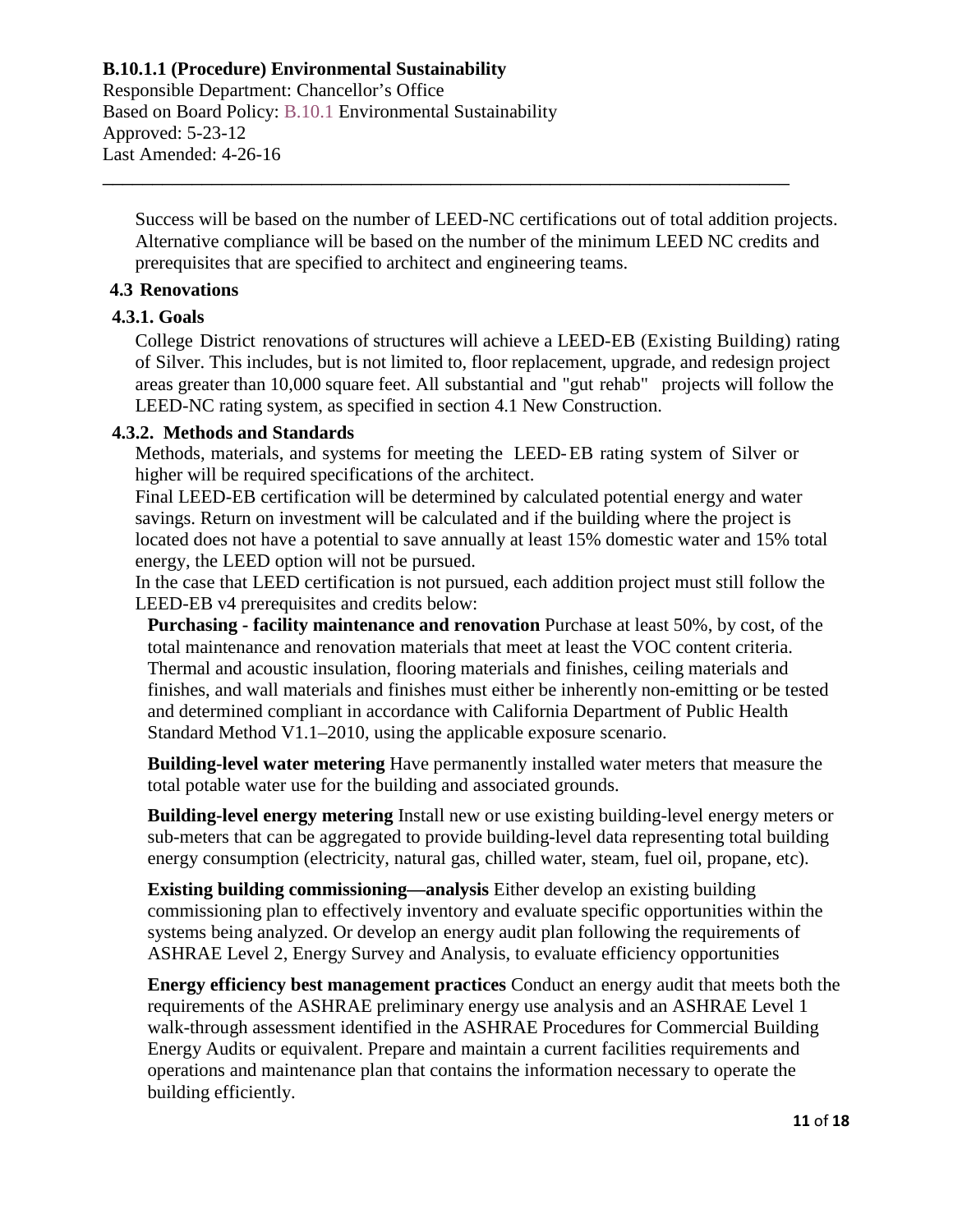Responsible Department: Chancellor's Office Based on Board Policy: B.10.1 Environmental Sustainability Approved: 5-23-12 Last Amended: 4-26-16

**Minimum indoor air quality performance** Modify or maintain each outdoor air intake, supply air fan, and ventilation distribution system to meet the outdoor air intake flow rates, using the ASHRAE ventilation rate procedure or a local equivalent, whichever is more stringent and meet the minimum requirements of ASHRAE Standard 62.1–2010, Sections 4– 7, Ventilation for Acceptable Indoor Air Quality (with errata), or a local equivalent, whichever is more stringent.

#### **4.3.3. Performance Measures**

Compliance will be measured on the number of projects who complete water and energy savings analyses.

\_\_\_\_\_\_\_\_\_\_\_\_\_\_\_\_\_\_\_\_\_\_\_\_\_\_\_\_\_\_\_\_\_\_\_\_\_\_\_\_\_\_\_\_\_\_\_\_\_\_\_\_\_\_\_\_\_\_\_\_\_\_\_\_\_\_\_\_\_

Success will be based on the number of domestic water and energy cost savings analyses that contribute to final LEED-EB certification.

Alternative compliance will be based on the number of the minimum LEED NC credits and prerequisites that are specified to architect and engineering teams.

# **5 Sustainability Literacy**

The fastest growing job markets are also the greenest. As a higher learning institution, the District will seek to prepare each of its students through sustainability literacy for the expanding influence environmental considerations have in job market trends. Sustainability literacy will be created through educational opportunities, awareness activities, and by using the district's campuses as models for sustainability. Further, employees of the district will become sustainability literate to further sustainability efforts throughout the district, and to take the message to their homes to affect change in the District's greater San Antonio community.

# **5.1 Faculty Sustainability Literacy**

# **5.1.1. Goals**

All Alamo Colleges faculty will have a working knowledge of what sustainability is, how it is integrated into the College District, and feel empowered to make sustainable decisions in the workplace and classroom.

# **5.1.2. Methods and Standards**

Awareness is the primary medium in which this will be pursued. Sustainability maps, information posting, and kiosks will serve as permanent learning resources for faculty.

The sustainability website will provide faculty-specific tools and resources for learning about sustainability and integrating it into their curriculum. Stipends for online sustainability courses will be given to support faculty learning with the condition that the information will be integrated into coursework. (based on Ball State University program)

Lastly, a sustainability guide with on-campus sustainability tips and district initiative information will be created and used during new employee orientations and during staff development days.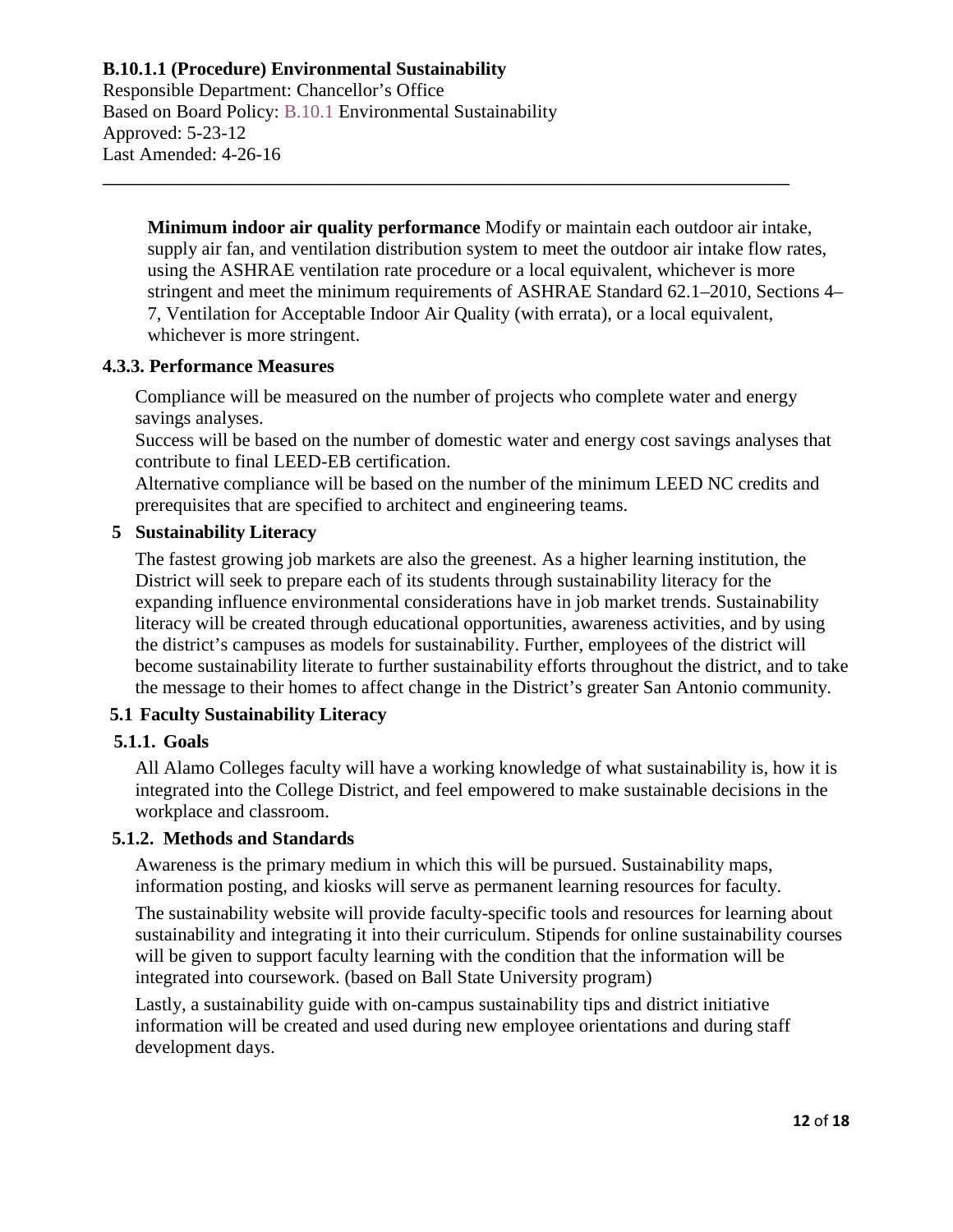Responsible Department: Chancellor's Office Based on Board Policy: B.10.1 Environmental Sustainability Approved: 5-23-12 Last Amended: 4-26-16

#### **5.1.3 Performance Measures**

Success will be measured by the number of faculty who register and complete sustainability coursework.

\_\_\_\_\_\_\_\_\_\_\_\_\_\_\_\_\_\_\_\_\_\_\_\_\_\_\_\_\_\_\_\_\_\_\_\_\_\_\_\_\_\_\_\_\_\_\_\_\_\_\_\_\_\_\_\_\_\_\_\_\_\_\_\_\_\_\_\_\_

In conjunction with Earth Day, annual surveys will be completed to measure the knowledge of District-provided sustainability information.

A final metric is the number of "sustainability resources for faculty" webpage visits and click through rates.

# **5.2 Student Sustainability Literacy**

#### **5.2.1. Goals**

Each Alamo Colleges student will leave the colleges with an understanding of the definition of sustainability and the environmental, social, and economic impact they can have by making sustainable decisions. In addition, each student should leave with an understanding of what their primary Alamo College campus does differently to be a sustainable campus.

# **5.2.2. Methods and Standards**

Student sustainability literacy will be achieved annually using a three-pronged method:

- 1) Student Development (SDEV) courses will cover the definition of basic terms (sustainability, recycling, climate change, and efficiency), basic sustainability practices for students while on campus, and discuss the District's sustainability initiatives (Student sustainability Guide). Sustainability points of interest will be incorporated into new student and perspective student campus tours.
- 2) Non-monetary rewards will be offered to faculty for incorporating sustainability into their curriculum. The non-monetary award can be any of a combination of the following: classroom selection, office selection, course schedule selection, an annual or semester award of recognition, parking space, VIA bus pass, Bcycle annual membership, etc.

Sustainability will be incorporated in the curriculum as applicable to coursework (e.g. climate change impacts in social science courses, environmental reflection in English and literature coursework, environmental examples and data used in statistics and higher mathematics courses, environmental case studies in any course).

3) Student awareness will be created through the availability and continued upkeep of the district's Sustainability webpage. On this page, information on the basics of sustainability and district initiatives will be available, in addition to resources for sustainable habits and decision-making. In addition to the webpage, Earth Day will be observed on all college campuses through events, activities, special edition news and/or blogs, and/or information dissemination. Lastly, permanent resources like sustainability maps, kiosks, and signage will be installed to point out district initiatives and offer students more information on how to make an impact.

# **5.2.3. Performance Measures**

Incoming students will take a sustainability literacy survey that tests their knowledge and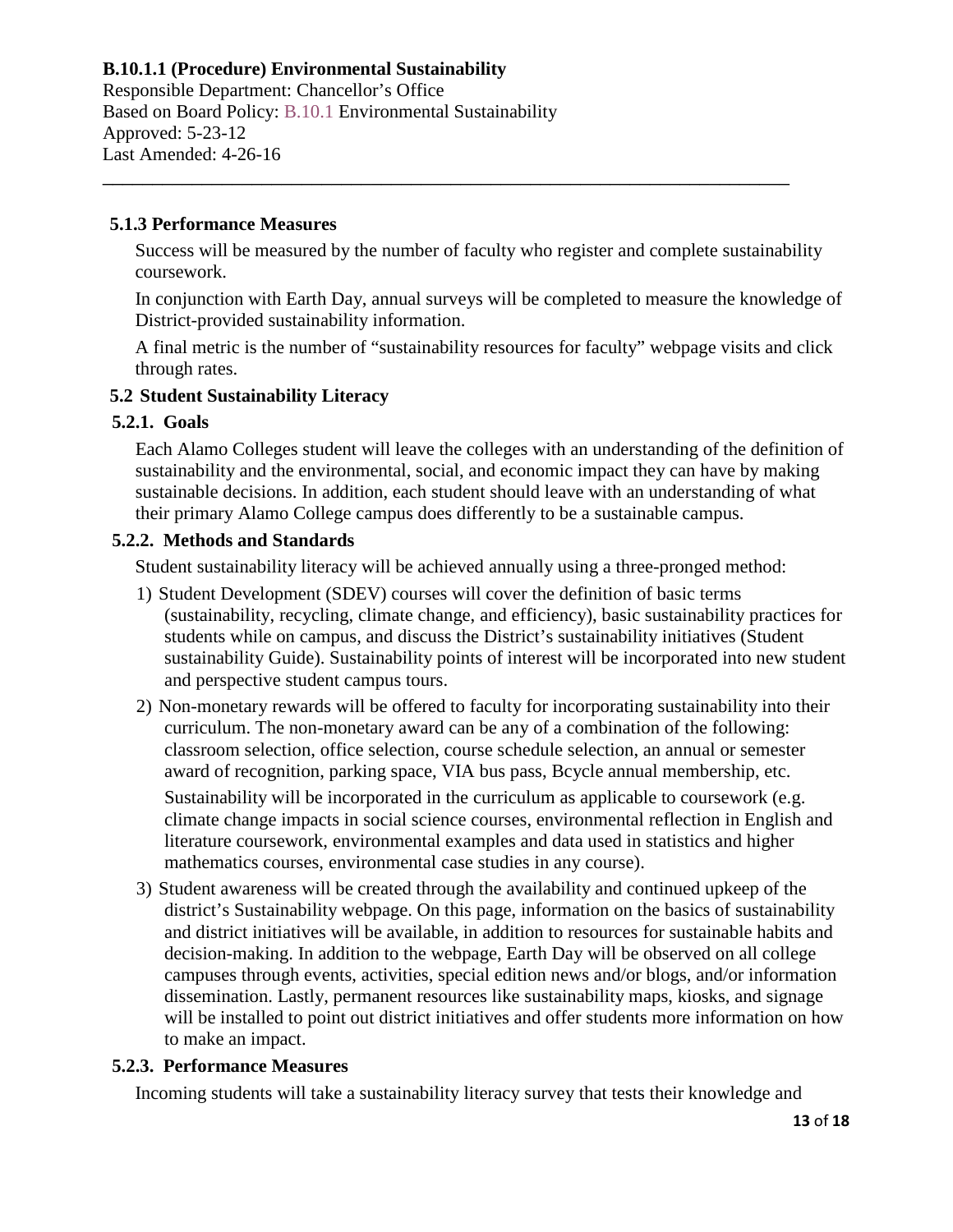Responsible Department: Chancellor's Office Based on Board Policy: B.10.1 Environmental Sustainability Approved: 5-23-12 Last Amended: 4-26-16

awareness of the District's initiatives, and environmental practices, during their SDEV coursework.

\_\_\_\_\_\_\_\_\_\_\_\_\_\_\_\_\_\_\_\_\_\_\_\_\_\_\_\_\_\_\_\_\_\_\_\_\_\_\_\_\_\_\_\_\_\_\_\_\_\_\_\_\_\_\_\_\_\_\_\_\_\_\_\_\_\_\_\_\_

These surveys will be repeated on an annual, random basis in conjunction with the Earth Day. Sustainability knowledge in three areas (Basics, District Initiatives, and Individual Action) will be compared to initial incoming student results.

Success will dually be measured by number of faculty offices and departments recognized by district-wide sustainability awards and competition results.

A final metric is the number of "sustainability resources for students" webpage visits and click through rates.

# **5.3 Staff Sustainability Literacy**

# **5.3.1. Goals**

All Alamo Colleges staff will have a working knowledge of what sustainability is, how it is integrated into the College District, and feel empowered to make sustainable decisions in the workplace.

# **5.3.2. Methods and Standards**

Sustainability maps, information posting, and kiosks will serve as permanent learning resources for staff. The sustainability website will provide staff-specific tools and resources for learning about sustainability and integrating it into their regular work.

Secondly, departmental or office competitions will be implemented. These can be recycling, electricity, and/or innovation based competitions that result in award recognition and a nonmonetary prize. The non-monetary award can be any of a combination of the following:, office selection, telecommuting "credits"/days, an annual or semester award of recognition, parking space, VIA bus pass, Bicycle annual membership, ice cream party, etc.

Lastly, a sustainability guide with on-campus sustainability tips and district initiative information will be created and used during new employee orientations.

# **5.3.3. Performance Measures**

Success will be measured by number of staff offices and departments recognized by districtwide sustainability awards and competition results.

In conjunction with Earth Day, annual surveys will be completed to measure the knowledge of District-provided sustainability information.

A tertiary metric is the number of "sustainability resources for staff" webpage visits and click through rates.

# **5.4 Community Sustainability Literacy**

# **5.4.1. Goals**

Become a San Antonio leader and resource for sustainability.

# **5.4.2. Methods and Standards**

EcoCentro will be used as the community sustainability hub for information, learning, and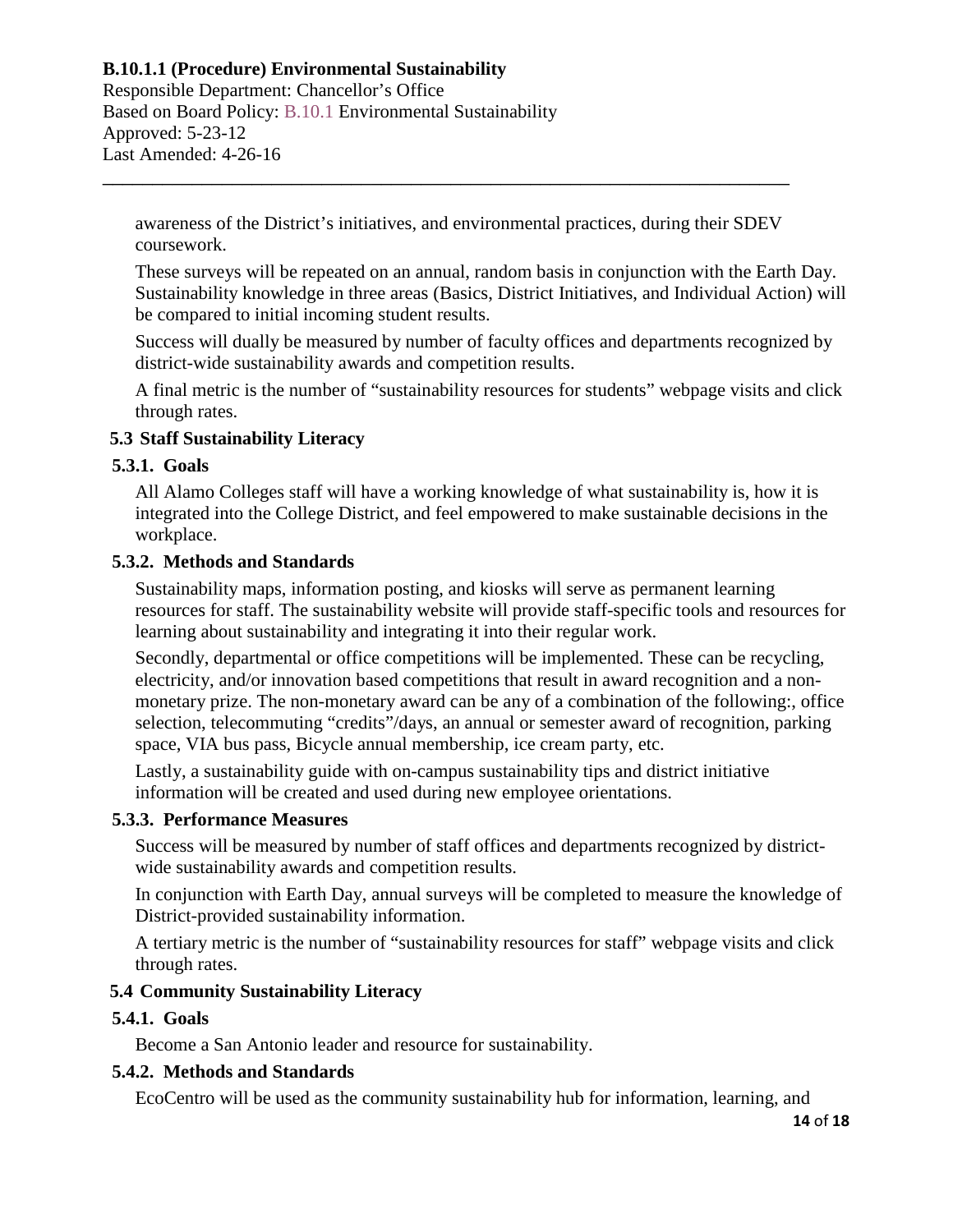Responsible Department: Chancellor's Office Based on Board Policy: B.10.1 Environmental Sustainability Approved: 5-23-12 Last Amended: 4-26-16

networking. Its website will be developed to explain areas of sustainability with a virtual tour of its sustainable components. This tour will be replicated with signage and information at the EcoCentro site.

\_\_\_\_\_\_\_\_\_\_\_\_\_\_\_\_\_\_\_\_\_\_\_\_\_\_\_\_\_\_\_\_\_\_\_\_\_\_\_\_\_\_\_\_\_\_\_\_\_\_\_\_\_\_\_\_\_\_\_\_\_\_\_\_\_\_\_\_\_

# **5.4.3. Performance Measures**

Success will be measured by number of staff offices and departments recognized by districtwide sustainability awards and competition results.

In conjunction with Earth Day, annual surveys will be completed to measure the knowledge of District-provided sustainability information.

A tertiary metric is the number of "sustainability resources for staff" webpage visits and click through rates.

#### **6 Procurement**

The Board seeks to accept the bid or proposal that represents the best value for the College District in consideration of the environmental impacts of that purchase. This policy applies to the purchase of department property, improvements to real property or services. The College District is committed to and encourages the procurement of products and services that are produced and delivered in an environmentally sustainable manner and that demonstrate, by accounting for products' life cycles, maximum energy and water efficiency, reduced waste, and reduced chemical usage. For this purpose, environmental consideration is part of the normal purchasing procedure for Alamo Colleges with the support of the Purchasing Department and Contract Administration Department.

#### **6.1 Goals**

The District has set a medium-term procurement goal that 40% of purchases, services and goods that have an equivalent sustainable option are required to come from recyclable or otherwise determined environmentally-friendly source by 2020. Individual departments have a 30% green purchase goal for 2020. This is based on a 2014 baseline, where 21.2% of items purchased from Office Depot were certified as recycled. By 2050, 100% of purchases with an equivalent sustainable option must be purchased, rather than the conventional option. All departments will be required to ensure that each purchase meets the standards below.

#### 6.2 **Methods and Standards**

Environmental considerations are part of the criteria weighing guidelines for purchases. The formal procurement solicitation best-value concept will evaluate criteria according to overall combined quality, price, and minimized environmental harm. It is at the discretion of each department to prioritize which green alternatives to select based on best-value. It is at the discretion of the Purchasing and Contract Administration Department to determine if a product qualifies as a green alternative. As technologies change and new opportunities arise, the existing procedures should not be an obstacle to pursuing best-value green alternatives.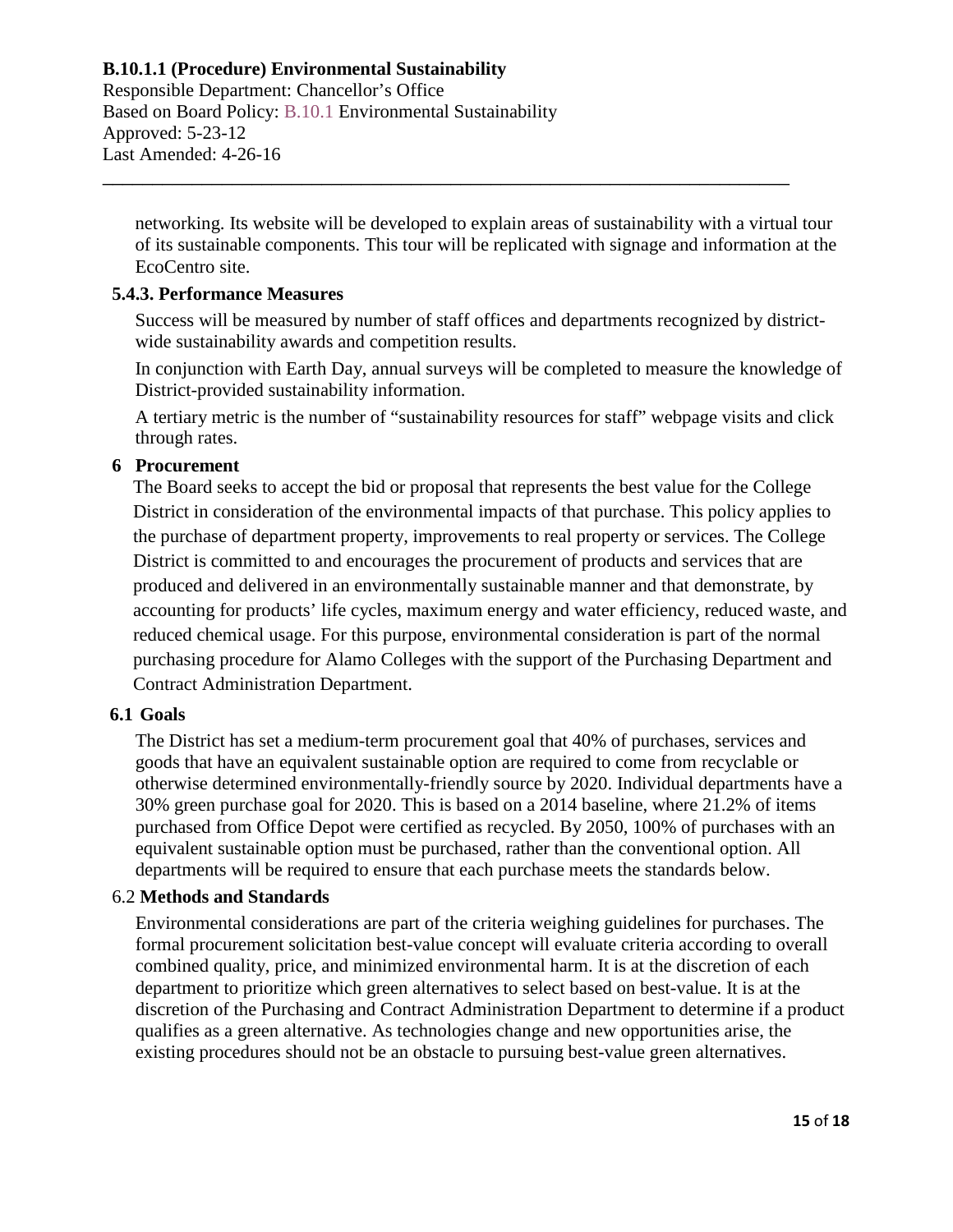Responsible Department: Chancellor's Office Based on Board Policy: B.10.1 Environmental Sustainability Approved: 5-23-12 Last Amended: 4-26-16

To facilitate sustainable purchasing and help the College District meet its procurement goals, staff and faculty training will be necessary. This training will include information on available sustainable substitutes for commonly purchased equipment including recycled materials (e.g. paper and pens), remanufactured material (e.g. ink and toner cartridges), energy and water efficiency products (e.g. light bulbs), and non-toxic products (e.g. hand soap); and instructions to report green purchases. Additionally, this information will be posted on the sustainability website, and is available at: [http://www.officedepot.com/a/static/guides/buygreen/buygreen/.](http://www.officedepot.com/a/static/guides/buygreen/buygreen/)

\_\_\_\_\_\_\_\_\_\_\_\_\_\_\_\_\_\_\_\_\_\_\_\_\_\_\_\_\_\_\_\_\_\_\_\_\_\_\_\_\_\_\_\_\_\_\_\_\_\_\_\_\_\_\_\_\_\_\_\_\_\_\_\_\_\_\_\_\_

Departments are required to obtain a quote for the sustainably equivalent option of a material, service or good until 2050 when all purchases will be required to be sustainable. The cost of a green purchase will not outweigh the lifetime benefits of the product or service.

A lifecycle analysis should be conducted comparing the costs of the sustainable and standard product.

If two products have an equivalent lifecycle the green product price should not be more than 25% the cost of the standard product.

If the sustainable product exceeds the standard product's lifecycle, an exception request must be submitted to the purchasing department demonstrating that the sustainable product does not produce a benefit greater than its premium cost, if the alternative will not be purchased. It is at the discretion of the Purchasing Department to determine if a thorough analysis has been conducted and if the product selected was the best-value option.

Green purchases will be tracked on a department by department level. Each department is required to track and report its green purchases to the Purchasing Department. A purchase will be considered green, minimizing environmental harm, if it fulfills one of the two criteria below apply. This criteria weighs the green product against a standard product or service. The purchase is certified according to one of the following standards:

**AP Certified Non-Toxic CPG (EPA Comprehensive Procurement Guidelines) Authorized CSA (Canadian Standards Association) DLC Certification Energy Star Green Seal FSC (Forest Stewardship Council Certification) Office Depot's Eco-Conscious rating Office Depot's Recycled Content Light Green rating PEFC (Program for Endorsement of Forest Certification)**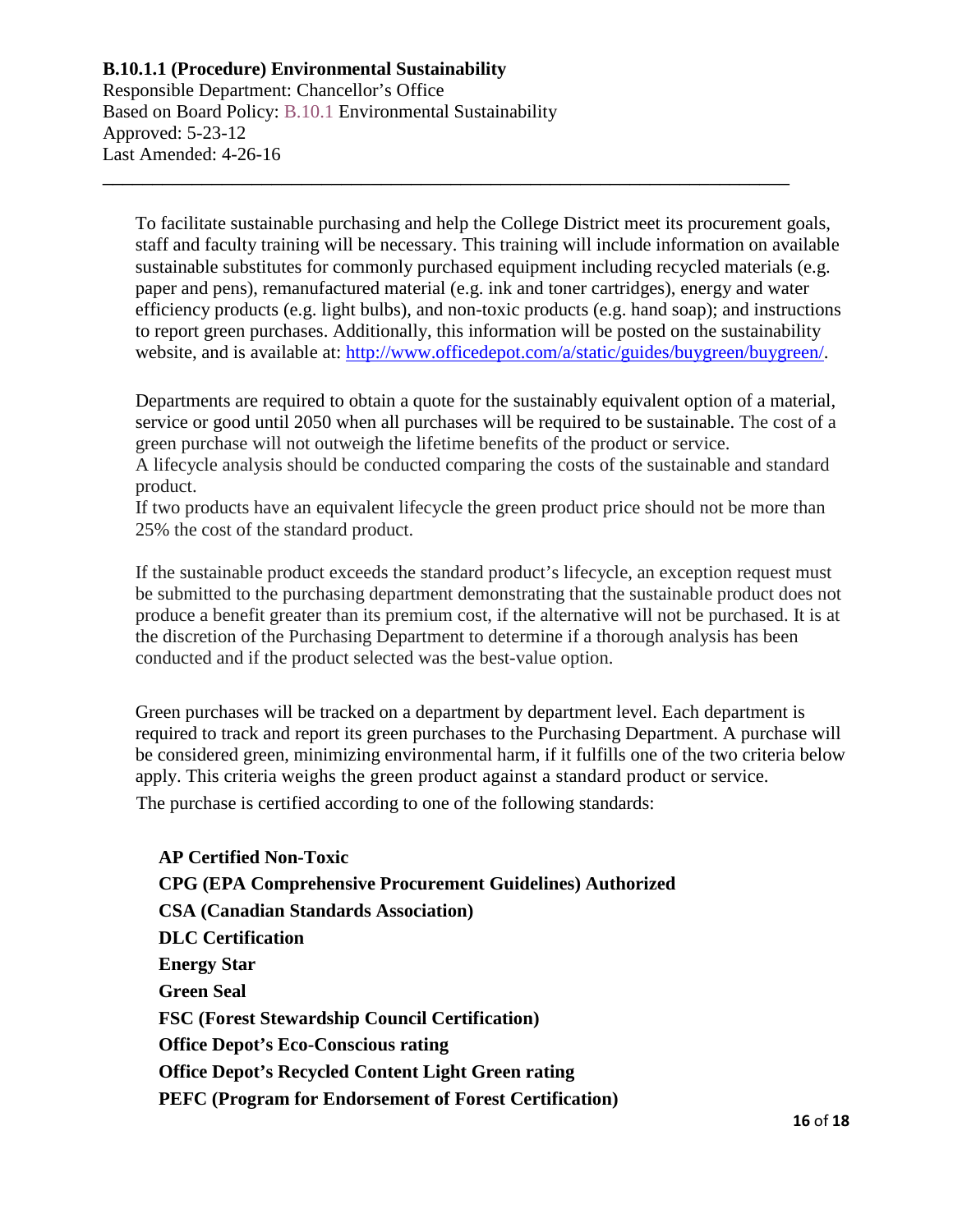Responsible Department: Chancellor's Office Based on Board Policy: B.10.1 Environmental Sustainability Approved: 5-23-12 Last Amended: 4-26-16

#### **SFI (Sustainable Forestry Initiative)**

#### **Water Sense**

The purchase has one or more of three environmental benefits, it (1) reduces energy and water use, (2) reduces waste or (3) reduces chemicals. This categorical criteria is further disaggregated below.

#### **Energy and Water Reduction**

The following qualities fulfill energy and water reduction:

Uses renewable energy

Obtained from local manufacturer/farmer, reducing transportation fuel

\_\_\_\_\_\_\_\_\_\_\_\_\_\_\_\_\_\_\_\_\_\_\_\_\_\_\_\_\_\_\_\_\_\_\_\_\_\_\_\_\_\_\_\_\_\_\_\_\_\_\_\_\_\_\_\_\_\_\_\_\_\_\_\_\_\_\_\_\_

Energy Star/Water Sense certified

# **Waste Reduction**

The following qualities fulfill waste reduction:

Remanufactured (ink/toner cartridges)

Made from recycled material (minimum of 30%)

Item encouraging recycling (bins, bags, boxes)

Rechargeable and/or refillable,

Rewritable (CDs and flash drives that reduce paper waste)

Reusable, re-purposes waste or replaces one-time-use disposables

Uses alternative fibers to reduce agricultural byproduct waste (sugarcane, straw)

Minimal use of packaging

#### **Chemical Reduction**

The following qualities fulfill chemical reduction:

Alternative methods to intensive chemical processes and sprays

Alternative equipment with no or minimal chemical use

Alternative equipment with no or minimal emissions

Contains natural, oil-based fragrances

AP Certified Non-toxic

Reduced chemicals in disposal

Low VOC content

Biodegradable chemical content

Replacement equipment will follow the same criteria as new purchases. If a product causes less environmental harm than the previous product it will be at the discretion of the Purchasing